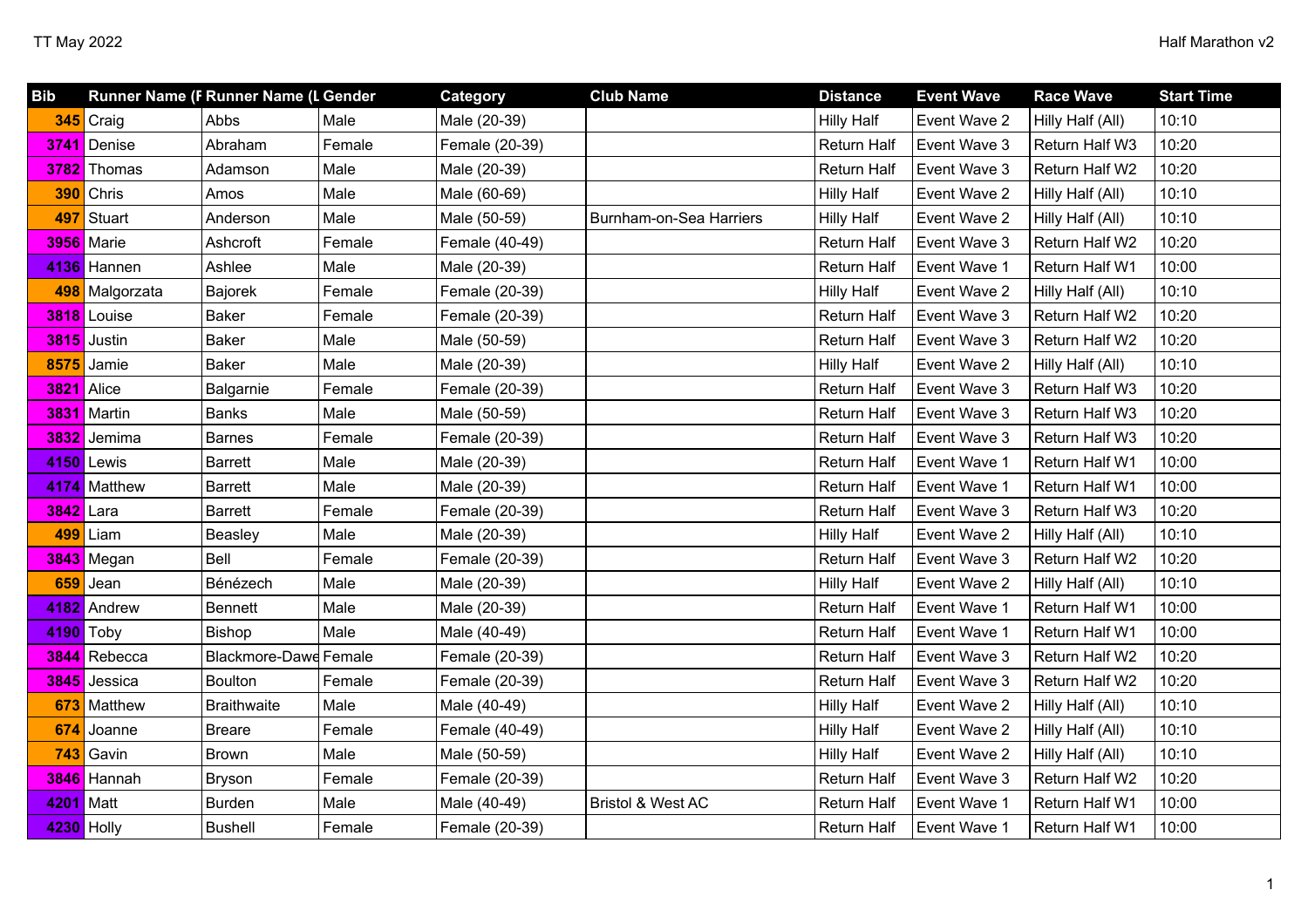| 4234 Jack         |                   | Callow     | Male   | Male (20-39)      |                              | <b>Return Half</b> | Event Wave 1 | Return Half W1   | 10:00 |
|-------------------|-------------------|------------|--------|-------------------|------------------------------|--------------------|--------------|------------------|-------|
|                   | <b>3847</b> Chris | Campbell   | Male   | Male (20-39)      |                              | <b>Return Half</b> | Event Wave 3 | Return Half W2   | 10:20 |
| 4236 Ruth         |                   | Cann       | Female | Female (40-49)    | Penarth and Dinas            | <b>Return Half</b> | Event Wave 1 | Return Half W1   | 10:00 |
|                   | 4237 Clare        | Carson     | Female | Female (20-39)    |                              | Return Half        | Event Wave 1 | Return Half W1   | 10:00 |
| 4239 Will         |                   | Carter     | Male   | Male (20-39)      | <b>Bristol &amp; West AC</b> | Return Half        | Event Wave 1 | Return Half W1   | 10:00 |
|                   | 744 Kristina      | Cartwright | Female | Female (20-39)    |                              | <b>Hilly Half</b>  | Event Wave 2 | Hilly Half (All) | 10:10 |
|                   | 3848 Rebecca      | Chalmers   | Female | Female (20-39)    |                              | Return Half        | Event Wave 3 | Return Half W2   | 10:20 |
|                   | 756 Sian          | Champken   | Female | Female (50-59)    | Wye valley runners           | <b>Hilly Half</b>  | Event Wave 2 | Hilly Half (All) | 10:10 |
| 766               | Tony              | Champken   | Male   | Male (60-69)      | <b>Wye Valley Runners</b>    | <b>Hilly Half</b>  | Event Wave 2 | Hilly Half (All) | 10:10 |
| <b>793 Will</b>   |                   | Chivers    | Male   | Male (20-39)      |                              | <b>Hilly Half</b>  | Event Wave 2 | Hilly Half (All) | 10:10 |
|                   | 4240 Simon        | Clark      | Male   | Male (20-39)      |                              | <b>Return Half</b> | Event Wave 1 | Return Half W1   | 10:00 |
|                   | 796 Lucas         | Cobb       | Male   | Junior Male (U20) |                              | <b>Hilly Half</b>  | Event Wave 2 | Hilly Half (All) | 10:10 |
|                   | 837 Rob           | Coles      | Male   | Male (60-69)      |                              | <b>Hilly Half</b>  | Event Wave 2 | Hilly Half (All) | 10:10 |
|                   | 3849 Shelagh      | Collett    | Female | Female (40-49)    |                              | <b>Return Half</b> | Event Wave 3 | Return Half W3   | 10:20 |
|                   | 3850 Sophie       | Collier    | Female | Female (20-39)    |                              | Return Half        | Event Wave 3 | Return Half W3   | 10:20 |
|                   | 838 Julie         | Comer      | Female | Female (40-49)    |                              | <b>Hilly Half</b>  | Event Wave 2 | Hilly Half (All) | 10:10 |
| 841               | David             | Cousins    | Male   | Male (20-39)      |                              | <b>Hilly Half</b>  | Event Wave 2 | Hilly Half (All) | 10:10 |
| <b>4243</b> Mike  |                   | Cowell     | Male   | Male (20-39)      |                              | <b>Return Half</b> | Event Wave 1 | Return Half W1   | 10:00 |
|                   | 4245 Philip       | Craske     | Male   | Male (20-39)      |                              | Return Half        | Event Wave 1 | Return Half W1   | 10:00 |
| 4247 Will         |                   | Crawford   | Male   | Junior Male (U20) |                              | <b>Return Half</b> | Event Wave 1 | Return Half W1   | 10:00 |
|                   | 4249 Megan        | Crossman   | Female | Female (20-39)    |                              | Return Half        | Event Wave 1 | Return Half W1   | 10:00 |
|                   | 842 John          | Cunningham | Male   | Male (40-49)      |                              | <b>Hilly Half</b>  | Event Wave 2 | Hilly Half (All) | 10:10 |
|                   | 4250 Charlotte    | Davies     | Female | Female (20-39)    |                              | <b>Return Half</b> | Event Wave 1 | Return Half W1   | 10:00 |
| <b>4251</b> Brett |                   | Davies     | Male   | Male (20-39)      |                              | Return Half        | Event Wave 1 | Return Half W1   | 10:00 |
|                   | 4283 Adam         | Davies     | Male   | Male (20-39)      | <b>Egdon Heath Harriers</b>  | <b>Return Half</b> | Event Wave 1 | Return Half W1   | 10:00 |
|                   | 3851 Frankie      | Dempsey    | Female | Female (20-39)    |                              | <b>Return Half</b> | Event Wave 3 | Return Half W3   | 10:20 |
|                   | 3852 Cathy        | Dennis     | Female | Female (20-39)    |                              | Return Half        | Event Wave 3 | Return Half W3   | 10:20 |
|                   | <b>3853</b> Emily | Dennis     | Female | Female (20-39)    |                              | Return Half        | Event Wave 3 | Return Half W3   | 10:20 |
|                   | 3854 Camilla      | Dent       | Female | Female (20-39)    |                              | <b>Return Half</b> | Event Wave 3 | Return Half W3   | 10:20 |
|                   | 843 Michael       | Derham     | Male   | Male (20-39)      |                              | <b>Hilly Half</b>  | Event Wave 2 | Hilly Half (All) | 10:10 |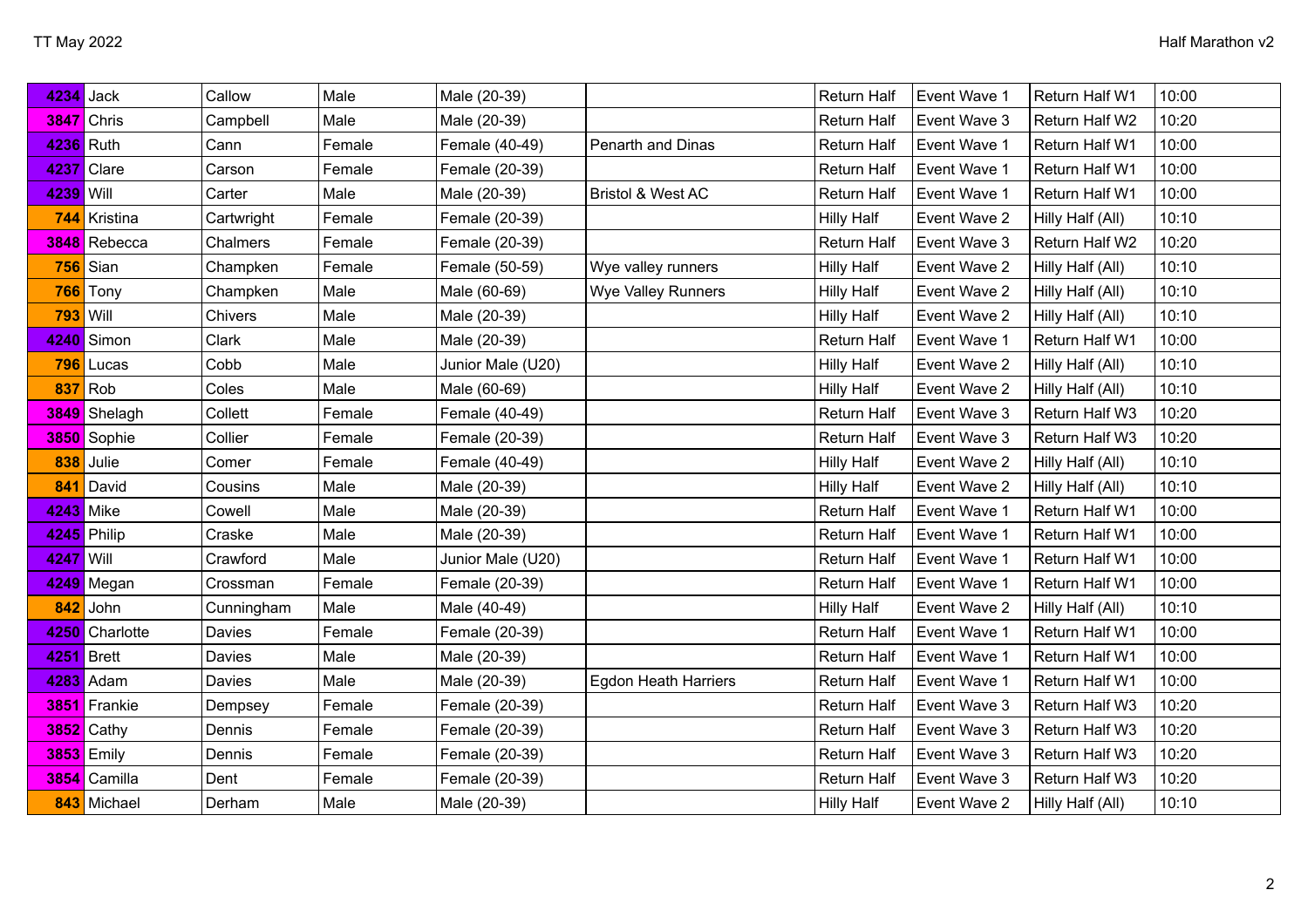| 844              | Simon             | Dodd      | Male   | Male (40-49)   | Clevedon AC | <b>Hilly Half</b>  | Event Wave 2 | Hilly Half (All) | 10:10 |
|------------------|-------------------|-----------|--------|----------------|-------------|--------------------|--------------|------------------|-------|
|                  | 4292 Waters       | Dorian    | Male   | Male (50-59)   |             | Return Half        | Event Wave 1 | Return Half W1   | 10:00 |
|                  | 4374 George       | Dourish   | Male   | Male (20-39)   |             | Return Half        | Event Wave 1 | Return Half W1   | 10:00 |
| <b>3855</b> Katy |                   | Dovey     | Female | Female (40-49) |             | Return Half        | Event Wave 3 | Return Half W3   | 10:20 |
|                  | 4375 Stewart      | Downie    | Male   | Male (40-49)   |             | Return Half        | Event Wave 1 | Return Half W1   | 10:00 |
|                  | 4376 Spike        | Duff      | Male   | Male (20-39)   |             | Return Half        | Event Wave 1 | Return Half W1   | 10:00 |
|                  | 3856 Victoria     | Duggan    | Female | Female (20-39) |             | Return Half        | Event Wave 3 | Return Half W2   | 10:20 |
|                  | 3857 Sarah        | Duggan    | Female | Female (20-39) |             | Return Half        | Event Wave 3 | Return Half W2   | 10:20 |
|                  | $845$ Max         | Duke      | Male   | Male (20-39)   |             | <b>Hilly Half</b>  | Event Wave 2 | Hilly Half (All) | 10:10 |
| 3858 Will        |                   | Dunkley   | Male   | Male (20-39)   |             | Return Half        | Event Wave 3 | Return Half W3   | 10:20 |
|                  | <b>3859</b> Helen | Eley      | Female | Female (40-49) |             | Return Half        | Event Wave 3 | Return Half W2   | 10:20 |
|                  | 4377 William      | Ellis     | Male   | Male (20-39)   |             | Return Half        | Event Wave 1 | Return Half W1   | 10:00 |
|                  | 4378 Adrian       | Emery     | Male   | Male (50-59)   |             | Return Half        | Event Wave 1 | Return Half W1   | 10:00 |
| 4379 Tom         |                   | Farman    | Male   | Male (40-49)   |             | Return Half        | Event Wave 1 | Return Half W1   | 10:00 |
|                  | 846 Laura         | Fear      | Female | Female (20-39) |             | <b>Hilly Half</b>  | Event Wave 2 | Hilly Half (All) | 10:10 |
|                  | 3860 Sarah        | Feeney    | Female | Female (20-39) |             | Return Half        | Event Wave 3 | Return Half W2   | 10:20 |
|                  | <b>3961</b> Mark  | Fermandel | Male   | Male (50-59)   |             | Return Half        | Event Wave 3 | Return Half W2   | 10:20 |
| 847              | Harriet           | Fielder   | Female | Female (40-49) |             | <b>Hilly Half</b>  | Event Wave 2 | Hilly Half (All) | 10:10 |
|                  | <b>848</b> Nick   | Fisher    | Male   | Male (20-39)   |             | <b>Hilly Half</b>  | Event Wave 2 | Hilly Half (All) | 10:10 |
| 3861 Lisa        |                   | Flower    | Female | Female (40-49) |             | Return Half        | Event Wave 3 | Return Half W2   | 10:20 |
|                  | 4380 Eimear       | Foley     | Female | Female (20-39) |             | Return Half        | Event Wave 1 | Return Half W1   | 10:00 |
|                  | 4381 Michael      | Foster    | Male   | Male (20-39)   |             | Return Half        | Event Wave 1 | Return Half W1   | 10:00 |
|                  | 3862 Hilary       | Fouracres | Female | Female (60-69) |             | <b>Return Half</b> | Event Wave 3 | Return Half W3   | 10:20 |
| 3863 Clarii      |                   | Freeman   | Female | Female (20-39) |             | Return Half        | Event Wave 3 | Return Half W2   | 10:20 |
| 4382 Phil        |                   | Fry       | Male   | Male (20-39)   |             | Return Half        | Event Wave 1 | Return Half W1   | 10:00 |
| <b>3864</b> Lee  |                   | Galletly  | Male   | Male (20-39)   |             | Return Half        | Event Wave 3 | Return Half W3   | 10:20 |
| 849              | Anna              | Gambarini | Female | Female (50-59) |             | <b>Hilly Half</b>  | Event Wave 2 | Hilly Half (All) | 10:10 |
| 851              | Hayley            | Garrett   | Female | Female (20-39) |             | <b>Hilly Half</b>  | Event Wave 2 | Hilly Half (All) | 10:10 |
| 852              | Nadia             | Gass      | Female | Female (40-49) |             | <b>Hilly Half</b>  | Event Wave 2 | Hilly Half (All) | 10:10 |
|                  | $853$ Alec        | Gass      | Male   | Male (40-49)   |             | <b>Hilly Half</b>  | Event Wave 2 | Hilly Half (All) | 10:10 |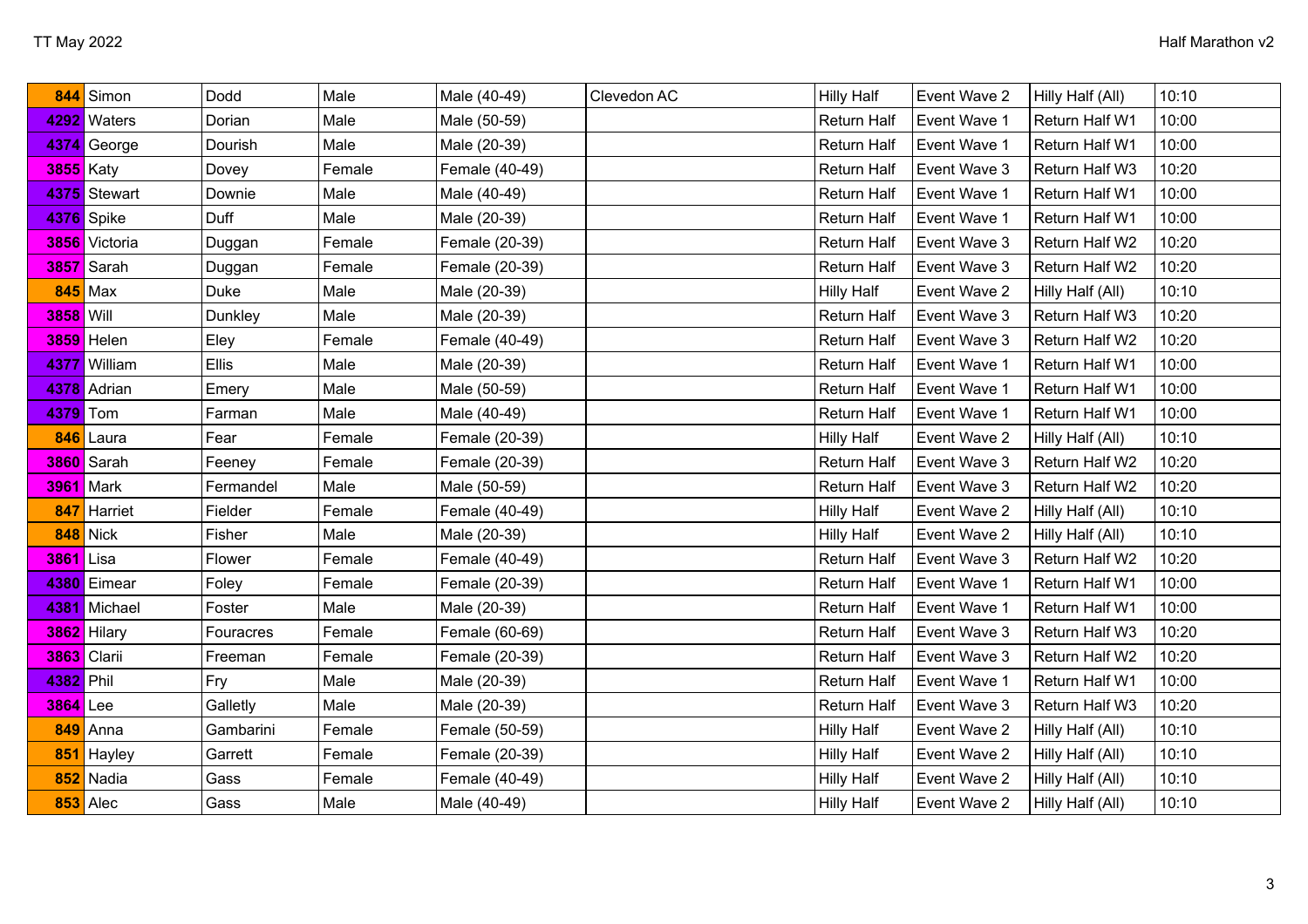|           | 3865 Aaron      | Gerfen         | Male   | Male (20-39)   |                         | Return Half        | Event Wave 3 | Return Half W2   | 10:20 |
|-----------|-----------------|----------------|--------|----------------|-------------------------|--------------------|--------------|------------------|-------|
|           | 854 katharine   | giles          | Female | Female (50-59) |                         | <b>Hilly Half</b>  | Event Wave 2 | Hilly Half (All) | 10:10 |
| 857       | Chris           | Gillmore       | Male   | Male (40-49)   |                         | <b>Hilly Half</b>  | Event Wave 2 | Hilly Half (All) | 10:10 |
|           | 4383 Theresa    | Goldstone      | Female | Female (50-59) |                         | Return Half        | Event Wave 1 | Return Half W1   | 10:00 |
| 4384      | Julian          | Gooding        | Male   | Male (50-59)   |                         | Return Half        | Event Wave 1 | Return Half W1   | 10:00 |
|           | 858 Silvia      | Goss           | Female | Female (40-49) |                         | <b>Hilly Half</b>  | Event Wave 2 | Hilly Half (All) | 10:10 |
| 4385      | Jo-Anne         | Gready         | Female | Female (20-39) |                         | Return Half        | Event Wave 1 | Return Half W1   | 10:00 |
|           | 859 Jessica     | Griffin        | Female | Female (20-39) |                         | <b>Hilly Half</b>  | Event Wave 2 | Hilly Half (All) | 10:10 |
|           | 3872 Stuart     | Griffin        | Male   | Male (20-39)   |                         | <b>Return Half</b> | Event Wave 3 | Return Half W2   | 10:20 |
|           | 861 Vincent     | Guereca-Adair  | Male   | Male (20-39)   |                         | <b>Hilly Half</b>  | Event Wave 2 | Hilly Half (All) | 10:10 |
|           | 863 ANDREW      | <b>HACKETT</b> | Male   | Male (20-39)   |                         | <b>Hilly Half</b>  | Event Wave 2 | Hilly Half (All) | 10:10 |
| 4386 Alex |                 | Hale           | Male   | Male (20-39)   |                         | Return Half        | Event Wave 1 | Return Half W1   | 10:00 |
|           | 4387 Steve      | Hammill        | Male   | Male (40-49)   |                         | Return Half        | Event Wave 1 | Return Half W1   | 10:00 |
| 3877 Sam  |                 | Harrison       | Male   | Male (20-39)   |                         | <b>Return Half</b> | Event Wave 3 | Return Half W3   | 10:20 |
| 867       | Jonathan        | Harrod         | Male   | Male (40-49)   |                         | <b>Hilly Half</b>  | Event Wave 2 | Hilly Half (All) | 10:10 |
|           | $874$ Lisa      | Hawker         | Female | Female (50-59) |                         | <b>Hilly Half</b>  | Event Wave 2 | Hilly Half (All) | 10:10 |
|           | 3881 Jane       | <b>Hawkins</b> | Female | Female (50-59) |                         | Return Half        | Event Wave 3 | Return Half W2   | 10:20 |
|           | 875 Conor       | Hearne         | Male   | Male (20-39)   |                         | <b>Hilly Half</b>  | Event Wave 2 | Hilly Half (All) | 10:10 |
| 3957      | Joanne          | Hiley          | Female | Female (40-49) |                         | Return Half        | Event Wave 3 | Return Half W2   | 10:20 |
|           | 3882 Elisha     | Hocking        | Female | Female (20-39) |                         | Return Half        | Event Wave 3 | Return Half W3   | 10:20 |
|           | 4388 Andrew     | Hollands       | Male   | Male (20-39)   |                         | Return Half        | Event Wave 1 | Return Half W1   | 10:00 |
| 4389      | James           | <b>Hopkins</b> | Male   | Male (20-39)   | Southville running club | <b>Return Half</b> | Event Wave 1 | Return Half W1   | 10:00 |
|           | <b>878</b> Nick | Houston        | Male   | Male (20-39)   |                         | <b>Hilly Half</b>  | Event Wave 2 | Hilly Half (All) | 10:10 |
|           | 879 Russell     | Hunnybun       | Male   | Male (20-39)   |                         | <b>Hilly Half</b>  | Event Wave 2 | Hilly Half (All) | 10:10 |
|           | 880 Miles       | Hunnybun       | Male   | Male (20-39)   |                         | <b>Hilly Half</b>  | Event Wave 2 | Hilly Half (All) | 10:10 |
|           | 3884 Sophie     | Hurcom         | Female | Female (20-39) |                         | Return Half        | Event Wave 3 | Return Half W2   | 10:20 |
|           | <b>882</b> Matt | Hurshman       | Male   | Male (20-39)   |                         | <b>Hilly Half</b>  | Event Wave 2 | Hilly Half (All) | 10:10 |
|           | 4390 Nathan     | Ingram         | Male   | Male (20-39)   |                         | Return Half        | Event Wave 1 | Return Half W1   | 10:00 |
| 4391      | Helen           | Jenkins        | Female | Female (20-39) |                         | <b>Return Half</b> | Event Wave 1 | Return Half W1   | 10:00 |
|           | 883 Luke        | Jerome         | Male   | Male (20-39)   |                         | <b>Hilly Half</b>  | Event Wave 2 | Hilly Half (All) | 10:10 |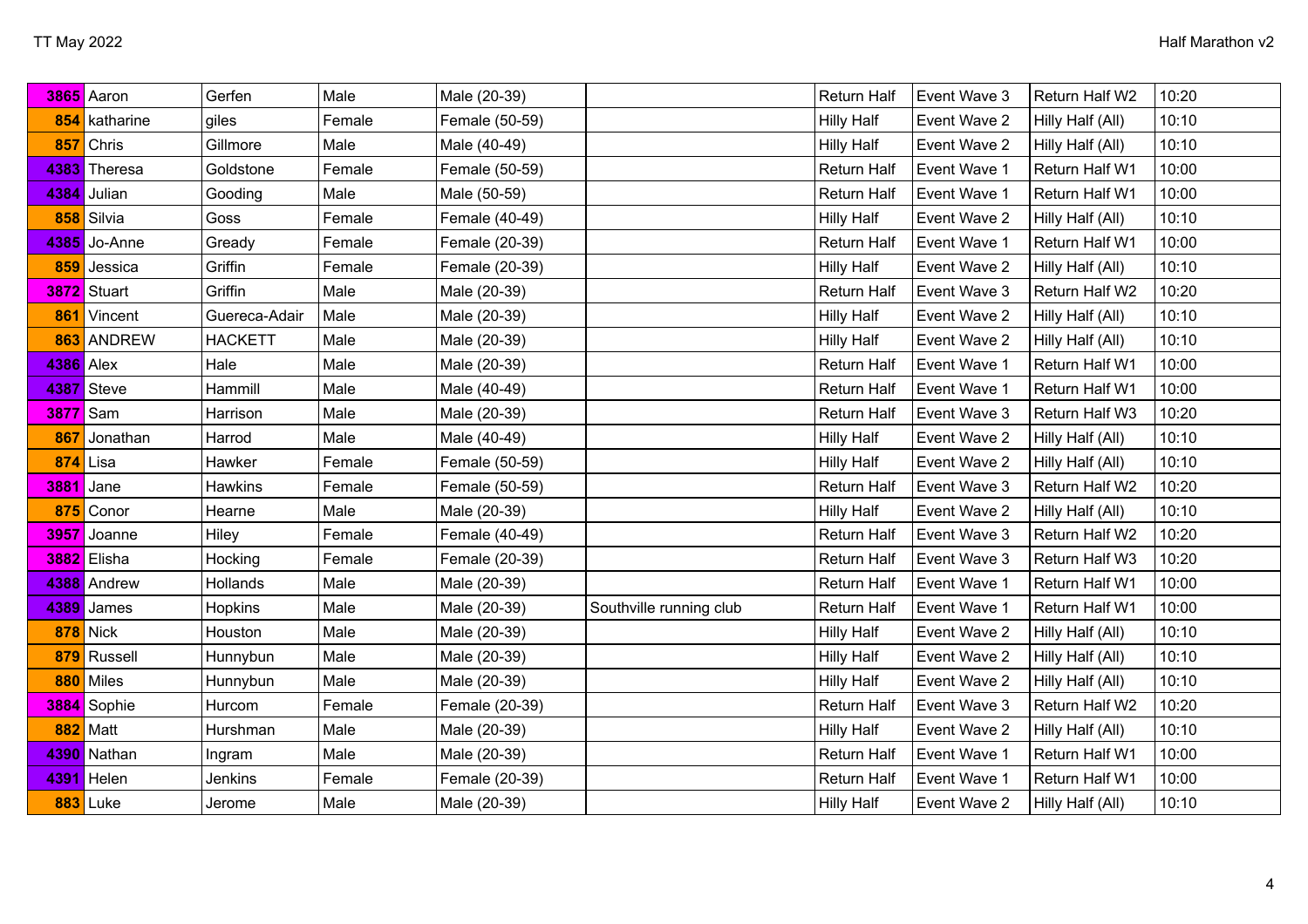|               | 3886 Lewis        | Jewell         | Male   | Male (20-39)      |                         | Return Half        | Event Wave 3 | Return Half W3   | 10:20 |
|---------------|-------------------|----------------|--------|-------------------|-------------------------|--------------------|--------------|------------------|-------|
|               | 884 Ryan          | John           | Male   | Male (20-39)      |                         | <b>Hilly Half</b>  | Event Wave 2 | Hilly Half (All) | 10:10 |
|               | 4392 Lewis        | Johnson        | Male   | Male (20-39)      |                         | Return Half        | Event Wave 1 | Return Half W1   | 10:00 |
|               | 4393 Helen        | Jones          | Female | Female (20-39)    |                         | Return Half        | Event Wave 1 | Return Half W1   | 10:00 |
|               | 4395 Emma-Jayne   | Jones          | Female | Female (20-39)    |                         | Return Half        | Event Wave 1 | Return Half W1   | 10:00 |
|               | 4394 Gregory      | Jones          | Male   | Male (20-39)      |                         | Return Half        | Event Wave 1 | Return Half W1   | 10:00 |
|               | 886 Frank         | Jones          | Male   | Male (60-69)      | Shrewton running club   | <b>Hilly Half</b>  | Event Wave 2 | Hilly Half (All) | 10:10 |
|               | 3960 Ashley       | Jones          | Male   | Male (20-39)      |                         | <b>Return Half</b> | Event Wave 3 | Return Half W2   | 10:20 |
| 887           | Thomas            | Kanchanatheera | Male   | Male (20-39)      |                         | <b>Hilly Half</b>  | Event Wave 2 | Hilly Half (All) | 10:10 |
|               | <b>888</b> Neil   | Kelly          | Male   | Male (40-49)      |                         | <b>Hilly Half</b>  | Event Wave 2 | Hilly Half (All) | 10:10 |
|               | 889 David         | Kelly          | Male   | Male (20-39)      |                         | <b>Hilly Half</b>  | Event Wave 2 | Hilly Half (All) | 10:10 |
|               | 4435 Laurence     | King           | Male   | Male (20-39)      |                         | Return Half        | Event Wave 1 | Return Half W1   | 10:00 |
| 4418 Dan      |                   | King           | Male   | Male (40-49)      |                         | <b>Return Half</b> | Event Wave 1 | Return Half W1   | 10:00 |
| 4438 Guy      |                   | Kitchen        | Male   | Male (50-59)      |                         | Return Half        | Event Wave 1 | Return Half W1   | 10:00 |
|               | 4446 Harry        | Kutner         | Male   | Male (20-39)      |                         | <b>Return Half</b> | Event Wave 1 | Return Half W1   | 10:00 |
|               | <b>3887</b> Emily | Lakeman        | Female | Female (20-39)    |                         | <b>Return Half</b> | Event Wave 3 | Return Half W2   | 10:20 |
|               | 890 Lois          | Lambkin        | Female | Female (40-49)    |                         | <b>Hilly Half</b>  | Event Wave 2 | Hilly Half (All) | 10:10 |
| 4447          | <b>Will</b>       | Langdon        | Male   | Male (20-39)      |                         | <b>Return Half</b> | Event Wave 1 | Return Half W1   | 10:00 |
| 891           | chantelle         | langley        | Female | Female (20-39)    |                         | <b>Hilly Half</b>  | Event Wave 2 | Hilly Half (All) | 10:10 |
|               | 896 Benjamin      | Leather        | Male   | Junior Male (U20) |                         | <b>Hilly Half</b>  | Event Wave 2 | Hilly Half (All) | 10:10 |
| 892           | Nicholas          | Leather        | Male   | Male (50-59)      |                         | <b>Hilly Half</b>  | Event Wave 2 | Hilly Half (All) | 10:10 |
| <b>897</b> Be |                   | Levionnois     | Female | Female (20-39)    |                         | <b>Hilly Half</b>  | Event Wave 2 | Hilly Half (All) | 10:10 |
|               | 898 Aleksandra    | Li             | Female | Female (20-39)    |                         | <b>Hilly Half</b>  | Event Wave 2 | Hilly Half (All) | 10:10 |
|               | 3891 David        | Liepa          | Male   | Male (40-49)      |                         | Return Half        | Event Wave 3 | Return Half W2   | 10:20 |
| 4448 Joe      |                   | Littlehales    | Male   | Male (20-39)      |                         | <b>Return Half</b> | Event Wave 1 | Return Half W1   | 10:00 |
| 899           | Claire            | Littlejohn     | Female | Female (40-49)    |                         | <b>Hilly Half</b>  | Event Wave 2 | Hilly Half (All) | 10:10 |
| 4452          | John              | Lloyd          | Male   | Male (50-59)      | <b>Brackla Harriers</b> | <b>Return Half</b> | Event Wave 1 | Return Half W1   | 10:00 |
| 4453 Rob      |                   | Lloyd          | Male   | Male (50-59)      |                         | Return Half        | Event Wave 1 | Return Half W1   | 10:00 |
| 3895 Tina     |                   | Lloyd          | Female | Female (50-59)    | <b>Brackla Harriers</b> | Return Half        | Event Wave 3 | Return Half W3   | 10:20 |
|               | 4454 Gareth       | Loughlin       | Male   | Male (20-39)      |                         | Return Half        | Event Wave 1 | Return Half W1   | 10:00 |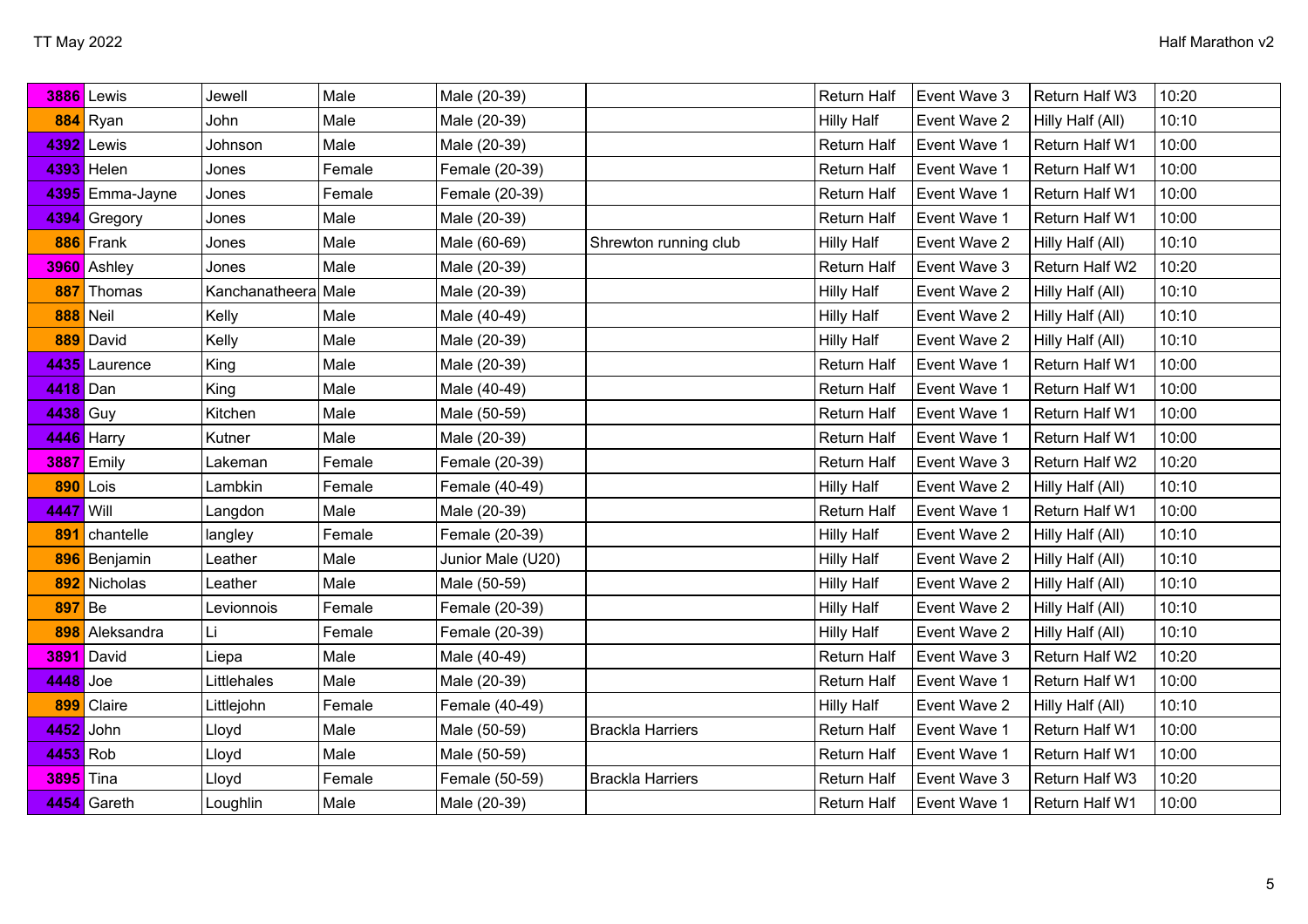| 900             | Adrian                    | Lusiak               | Male   | Male (20-39)   |                                | <b>Hilly Half</b>  | Event Wave 2 | Hilly Half (All) | 10:10 |
|-----------------|---------------------------|----------------------|--------|----------------|--------------------------------|--------------------|--------------|------------------|-------|
| $3897$ Gez      |                           | MacManus             | Male   | Male (50-59)   |                                | Return Half        | Event Wave 3 | Return Half W2   | 10:20 |
| 4455 Max        |                           | Makin                | Male   | Male (20-39)   |                                | Return Half        | Event Wave 1 | Return Half W1   | 10:00 |
| 901             | Kalliopi                  | Makraki              | Female | Female (20-39) | <b>Team Bath Athletic Club</b> | <b>Hilly Half</b>  | Event Wave 2 | Hilly Half (All) | 10:10 |
| 4456            | Joe                       | Marciano             | Male   | Male (40-49)   |                                | Return Half        | Event Wave 1 | Return Half W1   | 10:00 |
| 4457            | Marcos                    | Martin               | Male   | Male (20-39)   |                                | Return Half        | Event Wave 1 | Return Half W1   | 10:00 |
|                 | 902 Minty                 | Martin               | Female | Female (20-39) |                                | <b>Hilly Half</b>  | Event Wave 2 | Hilly Half (All) | 10:10 |
|                 | 904 Lawrence              | Martin               | Male   | Male (20-39)   |                                | <b>Hilly Half</b>  | Event Wave 2 | Hilly Half (All) | 10:10 |
|                 | $905$ Tom                 | Martin               | Male   | Male (40-49)   |                                | <b>Hilly Half</b>  | Event Wave 2 | Hilly Half (All) | 10:10 |
|                 | 3898 Helen                | Martin               | Female | Female (20-39) |                                | Return Half        | Event Wave 3 | Return Half W3   | 10:20 |
| <b>908 Will</b> |                           | May                  | Male   | Male (40-49)   |                                | <b>Hilly Half</b>  | Event Wave 2 | Hilly Half (All) | 10:10 |
| 3900 Amy        |                           | May                  | Female | Female (20-39) |                                | Return Half        | Event Wave 3 | Return Half W3   | 10:20 |
|                 | 909 Graham                | McCann               | Male   | Male (50-59)   |                                | <b>Hilly Half</b>  | Event Wave 2 | Hilly Half (All) | 10:10 |
|                 | 3904 David                | McGuire              | Male   | Male (40-49)   |                                | Return Half        | Event Wave 3 | Return Half W3   | 10:20 |
|                 | 4458 Hannah               | McHale               | Female | Female (20-39) |                                | Return Half        | Event Wave 1 | Return Half W1   | 10:00 |
| 4459 Niall      |                           | McHale               | Male   | Male (20-39)   |                                | Return Half        | Event Wave 1 | Return Half W1   | 10:00 |
|                 | 3905 Nicholas             | Middleton            | Male   | Male (40-49)   |                                | Return Half        | Event Wave 3 | Return Half W3   | 10:20 |
| 3908 Kate       |                           | Miller-Jones         | Female | Female (20-39) |                                | Return Half        | Event Wave 3 | Return Half W2   | 10:20 |
| 912             | Bea                       | Moffat               | Female | Female (20-39) | Southville Running Club        | <b>Hilly Half</b>  | Event Wave 2 | Hilly Half (All) | 10:10 |
| 914             | William                   | Monachino-ayres Male |        | Male (20-39)   |                                | <b>Hilly Half</b>  | Event Wave 2 | Hilly Half (All) | 10:10 |
|                 | $915$ Ruth                | Moody                | Female | Female (40-49) |                                | <b>Hilly Half</b>  | Event Wave 2 | Hilly Half (All) | 10:10 |
|                 | 4460 Carolynne            | Moore                | Female | Female (50-59) |                                | Return Half        | Event Wave 1 | Return Half W1   | 10:00 |
| 4461            | Matthew                   | <b>Morris</b>        | Male   | Male (50-59)   |                                | Return Half        | Event Wave 1 | Return Half W1   | 10:00 |
| $916$ Ben       |                           | Mose                 | Male   | Male (40-49)   |                                | <b>Hilly Half</b>  | Event Wave 2 | Hilly Half (All) | 10:10 |
|                 | 919 Edward                | Mullin               | Male   | Male (20-39)   |                                | <b>Hilly Half</b>  | Event Wave 2 | Hilly Half (All) | 10:10 |
|                 | 3910 Stuart               | Necrews              | Male   | Male (40-49)   |                                | <b>Return Half</b> | Event Wave 3 | Return Half W3   | 10:20 |
| 920             | Constantin Cristi Nedelcu |                      | Male   | Male (20-39)   |                                | <b>Hilly Half</b>  | Event Wave 2 | Hilly Half (All) | 10:10 |
| 922             | Suki                      | Nightsward           | Female | Female (40-49) |                                | <b>Hilly Half</b>  | Event Wave 2 | Hilly Half (All) | 10:10 |
|                 | 4462 Louise               | Noble                | Female | Female (50-59) |                                | Return Half        | Event Wave 1 | Return Half W1   | 10:00 |
|                 | 3911 David                | Page                 | Male   | Male (20-39)   |                                | Return Half        | Event Wave 3 | Return Half W2   | 10:20 |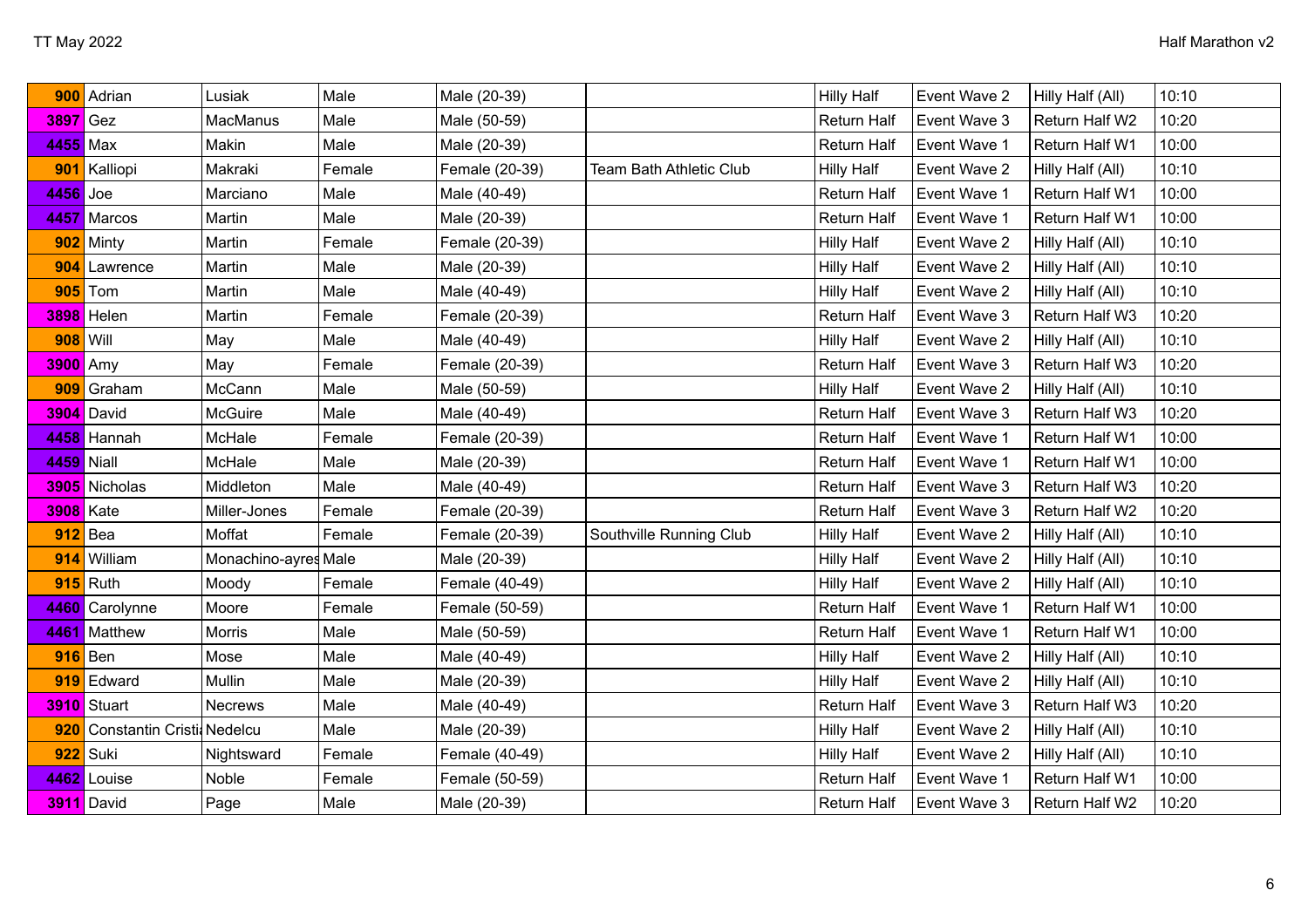| 4463             | Joshua            | Parker        | Male   | Male (20-39)   |                       | Return Half        | Event Wave 1 | Return Half W1   | 10:00 |
|------------------|-------------------|---------------|--------|----------------|-----------------------|--------------------|--------------|------------------|-------|
| <b>3912</b> Will |                   | Pavitt        | Male   | Male (20-39)   |                       | Return Half        | Event Wave 3 | Return Half W3   | 10:20 |
| 3913             | Janine            | Penaverde     | Female | Female (20-39) |                       | Return Half        | Event Wave 3 | Return Half W3   | 10:20 |
| 926              | Kevin             | Perry         | Male   | Male (50-59)   |                       | <b>Hilly Half</b>  | Event Wave 2 | Hilly Half (All) | 10:10 |
|                  | 4465 Claire       | Petrie        | Female | Female (40-49) |                       | Return Half        | Event Wave 1 | Return Half W1   | 10:00 |
|                  | 4464 Roger        | Petrie        | Male   | Male (40-49)   |                       | Return Half        | Event Wave 1 | Return Half W1   | 10:00 |
|                  | 3958 Gerald       | Pinkney       | Male   | Male (20-39)   |                       | Return Half        | Event Wave 3 | Return Half W2   | 10:20 |
|                  | 4466 Alyssa       | Piper         | Female | Female (20-39) |                       | Return Half        | Event Wave 1 | Return Half W1   | 10:00 |
| 931              | Conall            | <b>Platts</b> | Male   | Male (40-49)   |                       | <b>Hilly Half</b>  | Event Wave 2 | Hilly Half (All) | 10:10 |
| 933              | Jessica           | Pollitt       | Female | Female (40-49) |                       | <b>Hilly Half</b>  | Event Wave 2 | Hilly Half (All) | 10:10 |
|                  | 3962 Elizabeth    | Potter        | Female | Female (20-39) |                       | Return Half        | Event Wave 3 | Return Half W2   | 10:20 |
|                  | 4467 thibault     | poujol        | Male   | Male (20-39)   | Great western runners | Return Half        | Event Wave 1 | Return Half W1   | 10:00 |
|                  | 3916 Bradley      | Power         | Male   | Male (20-39)   |                       | Return Half        | Event Wave 3 | Return Half W3   | 10:20 |
|                  | 934 Claire        | Price         | Female | Female (40-49) |                       | <b>Hilly Half</b>  | Event Wave 2 | Hilly Half (All) | 10:10 |
|                  | <b>3917</b> Emma  | Price         | Female | Female (40-49) |                       | Return Half        | Event Wave 3 | Return Half W2   | 10:20 |
|                  | <b>3918</b> Marie | Pring         | Female | Female (20-39) |                       | <b>Return Half</b> | Event Wave 3 | Return Half W2   | 10:20 |
|                  | 4468 Aukje        | Raats         | Female | Female (50-59) |                       | Return Half        | Event Wave 1 | Return Half W1   | 10:00 |
| $3919$ Alex      |                   | Ralton        | Male   | Male (50-59)   |                       | Return Half        | Event Wave 3 | Return Half W2   | 10:20 |
| 940              | Bernie            | Rigby         | Female | Female (50-59) |                       | <b>Hilly Half</b>  | Event Wave 2 | Hilly Half (All) | 10:10 |
|                  | 4469 Emma         | Roberts       | Female | Female (20-39) |                       | Return Half        | Event Wave 1 | Return Half W1   | 10:00 |
|                  | 3920 Shannon      | Roberts       | Female | Female (20-39) |                       | Return Half        | Event Wave 3 | Return Half W2   | 10:20 |
|                  | 3921 Katie        | Robinson      | Female | Female (20-39) |                       | Return Half        | Event Wave 3 | Return Half W3   | 10:20 |
|                  | 3922 Balagso      | Ronjie        | Male   | Male (20-39)   |                       | Return Half        | Event Wave 3 | Return Half W3   | 10:20 |
| 950              | Jason             | Roofe         | Male   | Male (50-59)   |                       | <b>Hilly Half</b>  | Event Wave 2 | Hilly Half (All) | 10:10 |
|                  | 3925 Harriet      | Rose          | Female | Female (20-39) |                       | <b>Return Half</b> | Event Wave 3 | Return Half W3   | 10:20 |
|                  | 4470 sarah        | rosenberg     | Female | Female (40-49) |                       | <b>Return Half</b> | Event Wave 1 | Return Half W1   | 10:00 |
| 3927             | Denise            | Rowe          | Female | Female (50-59) | <b>Slinn Allstars</b> | <b>Return Half</b> | Event Wave 3 | Return Half W2   | 10:20 |
| 8225             | Abigail           | Rowlatt       | Female | Female (20-39) |                       | <b>Hilly Half</b>  | Event Wave 2 | Hilly Half (All) | 10:10 |
| 4471             | Gregory           | Russell       | Male   | Male (40-49)   |                       | Return Half        | Event Wave 1 | Return Half W1   | 10:00 |
| $3930$ Jo        |                   | Sellwood      | Female | Female (50-59) |                       | Return Half        | Event Wave 3 | Return Half W3   | 10:20 |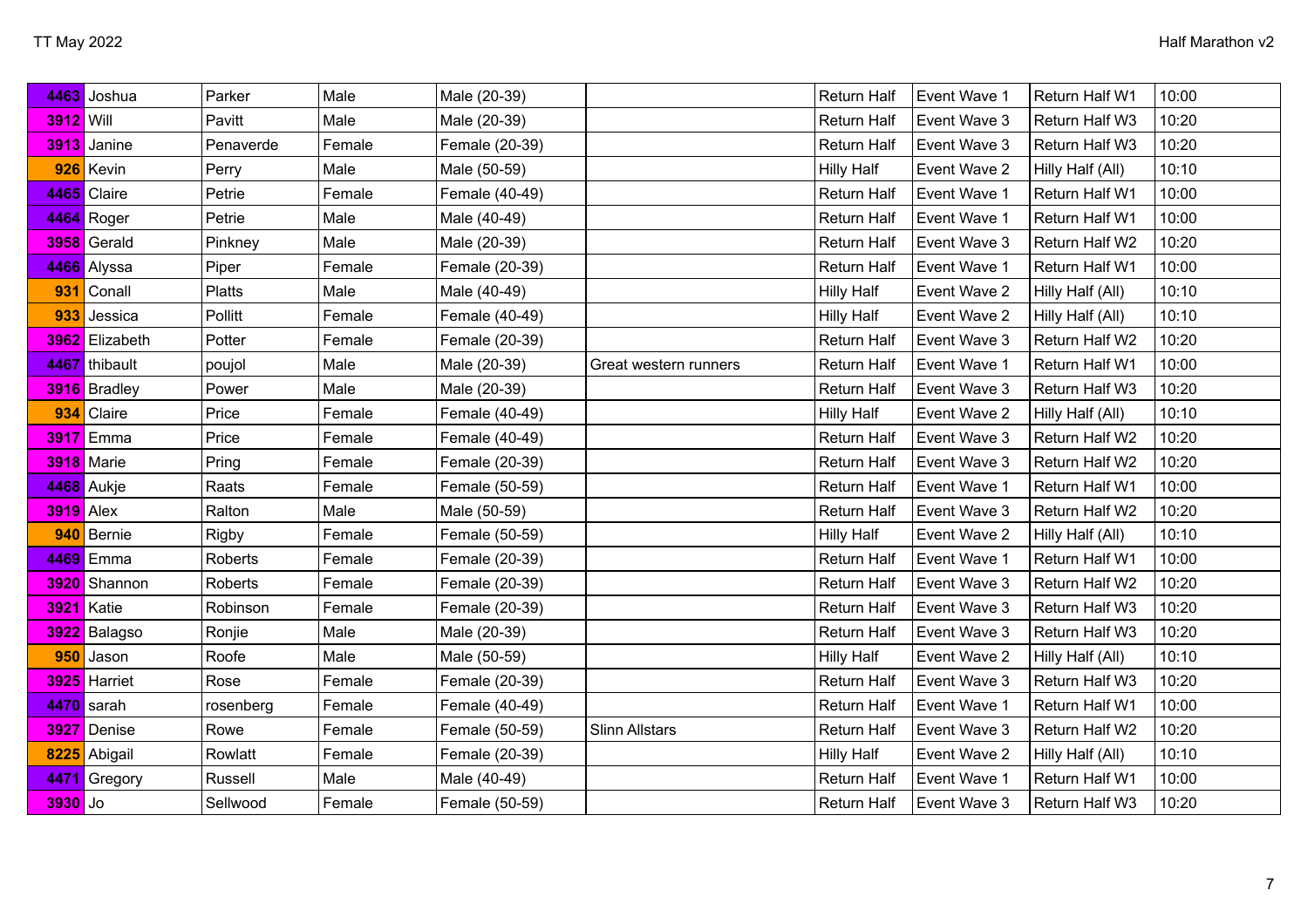| 3931 Liz         |                    | Shaffir    | Female | Female (20-39) |                            | Return Half        | Event Wave 3 | Return Half W2   | 10:20 |
|------------------|--------------------|------------|--------|----------------|----------------------------|--------------------|--------------|------------------|-------|
|                  | <b>4472</b> Louis  | Sharrock   | Male   | Male (20-39)   |                            | Return Half        | Event Wave 1 | Return Half W1   | 10:00 |
|                  | <b>4473</b> Roger  | Shearman   | Male   | Male (50-59)   |                            | Return Half        | Event Wave 1 | Return Half W1   | 10:00 |
|                  | <b>3933</b> Stacy  | Shepherd   | Female | Female (20-39) |                            | Return Half        | Event Wave 3 | Return Half W3   | 10:20 |
|                  | 4474 James         | Skuce      | Male   | Male (40-49)   |                            | Return Half        | Event Wave 1 | Return Half W1   | 10:00 |
|                  | 8231 Nathan        | Slee       | Male   | Male (20-39)   |                            | <b>Hilly Half</b>  | Event Wave 2 | Hilly Half (All) | 10:10 |
|                  | 4475 Susanna       | Smith      | Female | Female (20-39) |                            | Return Half        | Event Wave 1 | Return Half W1   | 10:00 |
|                  | 3934 Sophia        | Smith      | Female | Female (20-39) |                            | <b>Return Half</b> | Event Wave 3 | Return Half W2   | 10:20 |
|                  | <b>8371</b> Ellice | Soloman    | Female | Female (20-39) |                            | <b>Hilly Half</b>  | Event Wave 2 | Hilly Half (All) | 10:10 |
| 3937 Bob         |                    | Spawton    | Male   | Male (60-69)   |                            | <b>Return Half</b> | Event Wave 3 | Return Half W3   | 10:20 |
|                  | 8386 Steven        | Steven     | Male   | Male (50-59)   | <b>Barnsley Harriers</b>   | <b>Hilly Half</b>  | Event Wave 2 | Hilly Half (All) | 10:10 |
|                  | 8453 Claire        | Stewart    | Female | Female (20-39) |                            | <b>Hilly Half</b>  | Event Wave 2 | Hilly Half (All) | 10:10 |
|                  | 8456 Jason         | Stewart    | Male   | Male (20-39)   |                            | <b>Hilly Half</b>  | Event Wave 2 | Hilly Half (All) | 10:10 |
| 8441             | David              | Stewart    | Male   | Male (60-69)   |                            | <b>Hilly Half</b>  | Event Wave 2 | Hilly Half (All) | 10:10 |
|                  | 4476 Emma          | Stormont   | Female | Female (20-39) |                            | <b>Return Half</b> | Event Wave 1 | Return Half W1   | 10:00 |
|                  | <b>4477</b> Libby  | Strong     | Female | Female (20-39) |                            | <b>Return Half</b> | Event Wave 1 | Return Half W1   | 10:00 |
|                  | 4478 Adam          | Sutton     | Male   | Male (20-39)   | <b>Wells City Harriers</b> | <b>Return Half</b> | Event Wave 1 | Return Half W1   | 10:00 |
|                  | <b>3939</b> Rowa   | Taha       | Female | Female (20-39) |                            | <b>Return Half</b> | Event Wave 3 | Return Half W2   | 10:20 |
| 4479 Lisa        |                    | Tancock    | Female | Female (20-39) |                            | <b>Return Half</b> | Event Wave 1 | Return Half W1   | 10:00 |
|                  | 8457 Rebecca       | Taylor     | Female | Female (40-49) |                            | <b>Hilly Half</b>  | Event Wave 2 | Hilly Half (All) | 10:10 |
|                  | 3941 Gwenno        | Thomas     | Female | Female (20-39) |                            | <b>Return Half</b> | Event Wave 3 | Return Half W2   | 10:20 |
|                  | 4480 Andy          | Thorn      | Male   | Male (50-59)   |                            | Return Half        | Event Wave 1 | Return Half W1   | 10:00 |
|                  | 3954 Jason         | Tinley     | Male   | Male (20-39)   |                            | Return Half        | Event Wave 3 | Return Half W2   | 10:20 |
|                  | 3943 Jonathan      | Titcombe   | Male   | Male (20-39)   |                            | Return Half        | Event Wave 3 | Return Half W2   | 10:20 |
| 3963 Kim         |                    | Urwin-nash | Female | Female (20-39) |                            | Return Half        | Event Wave 3 | Return Half W2   | 10:20 |
| <b>8463</b> Mark |                    | Veale      | Male   | Male (40-49)   |                            | <b>Hilly Half</b>  | Event Wave 2 | Hilly Half (All) | 10:10 |
|                  | 3945 James         | Vecchio    | Male   | Male (20-39)   |                            | Return Half        | Event Wave 3 | Return Half W2   | 10:20 |
|                  | 8465 David         | Vernalls   | Male   | Male (50-59)   |                            | <b>Hilly Half</b>  | Event Wave 2 | Hilly Half (All) | 10:10 |
|                  | <b>3946</b> Chloe  | Warner     | Female | Female (40-49) | Yeovil Town RRC            | Return Half        | Event Wave 3 | Return Half W2   | 10:20 |
|                  | 8469 Kieran        | Watkins    | Male   | Male (20-39)   |                            | <b>Hilly Half</b>  | Event Wave 2 | Hilly Half (All) | 10:10 |